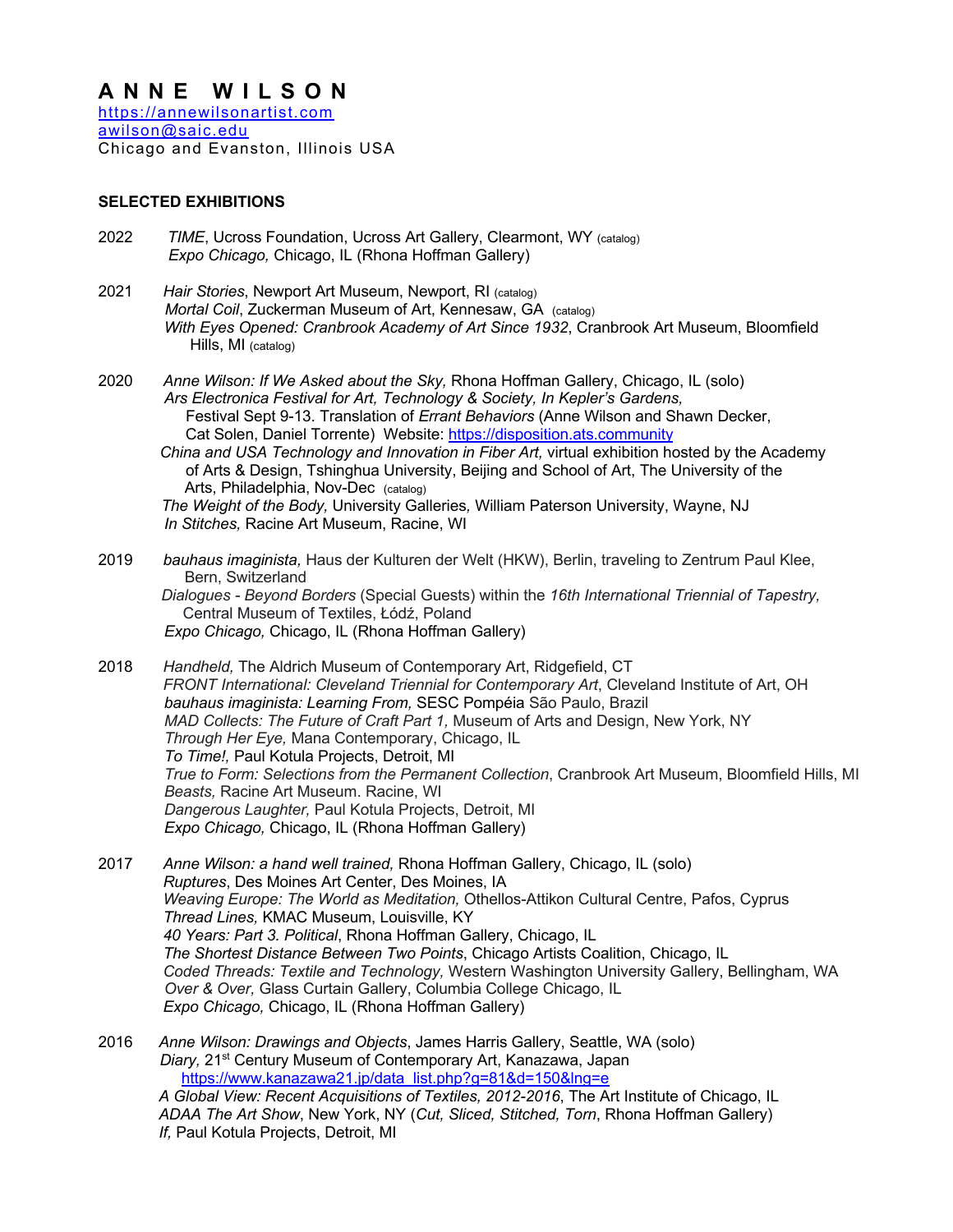#### **Anne Wilson** page 2 (exhibitions)

- 2015 *Pathmakers: Women in Art, Craft and Design, Midcentury and Today,* Museum of Arts and Design, New York, NY and traveled to the National Museum of Women in the Arts, Washington, D.C.  *Surrealism: The Conjured Lif*e, Museum of Contemporary Art, Chicago, IL *Art\_Textiles*, Whitworth Art Gallery, Manchester, UK *Extending the Line*, InterDisicplinary Experimental Arts, Colorado College, Colorado Springs, CO *Toward Textiles: Material Fix*, John Michael Kohler Arts Center, Sheboygan, WI *Evoking Spirit,* Rhona Hoffman Gallery, Chicago, IL *Faculty Projects*, SAIC Sullivan Galleries, Chicago, IL *Lost and Found,* Racine Art Museum, Racine, WI *Expo Chicago,* Chicago, IL (Rhona Hoffman Gallery, Union League Club)
- 2014 *Thread Lines,* The Drawing Center, New York, NY / performance commission *To Cross (Walking New York) Fiber: Sculpture 1960-Present,* originating at the Institute of Contemporary Art/Boston and traveling to the Wexner Center for the Arts and the Des Moines Art Center *Material Gestures: Cut, Weave, Sew Knot*, Rhona Hoffman Gallery, Chicago, IL *Craft Matters,* Schick Art Gallery, Skidmore College, Saratoga Springs, NY *Head/Hand/Hammer: Tribute to a Community of Sculptors*, Metropolitan Capitol, Chicago, IL *Expo Chicago*, Chicago, IL (Rhona Hoffman Gallery) *Art Basel Miami Beach*, Miami, FL (Rhona Hoffman Gallery)
- 2013 *Anne Wilson: Dispersions*, Rhona Hoffman Gallery, Chicago, IL (solo) *Hangzhou Triennial of Fiber,* Zhejiang Art Museum, Hangzhou City, China  *Borderline,* 21st Century Museum of Contemporary Art, Kanazawa, Japan *F'd Up!,* Art Gallery of Mississauga, Ontario, Canada *Division of Labor: Anne Wilson, John Paul Morabito, Fernando Orellana,* Richmond Center for Visual Arts, Western Michigan University, Kalamazoo, MI  *The Armory Show 2013,* (Rhona Hoffman Gallery), New York, NY  *Art Basel Miami Beach,* (Rhona Hoffman Gallery), Miami, FL
- <sup>2012</sup>*Cotton: Global Threads*, Whitworth Art Gallery, Manchester, England Artists: Yinka Shonibare MBE, Lubaina Himid, Anne Wilson, Abdoulaye Konaté**,** Aboubakar Fofana, Grace Ndiritu, Liz Rideal *Dublin Biennial 2012,* Dublin, Ireland *The 3rd Wave,* The Lowry Centre for Advanced Training in Dance, Salford Quays, England *Anne Wilson,* Union League Club of Chicago, IL (solo)  *Dallas Biennial 12,* volume 2, http://dallasbiennial.org/volume-2/ *Innovators and Legends,* Muskegon Museum of Art, MI *Giving Time to Time,* Paul Kotula Projects, Detroit, MI
- 2011 *Anne Wilson: Rewinds,* Rhona Hoffman Gallery, Chicago, IL (solo) *Anne Wilson: Local Industry,* Knoxville Museum of Art, Knoxville, TN (solo) *7th Triennale Internationale des Arts Textiles Contemporains de Tournai,* Tournai, Belgium http://www.triennaletournai.be/?page\_id=286 *A New Hook,* Museum Bellerive, Zurich Museum of Design, Zurich, Switzerland *Silent Echoes*, 21st Century Museum of Contemporary Art, Kanazawa, Japan  *Show Me Your Hair,* Coreana Museum of Art, Seoul, Korea *Hiding Places: Memory in the Arts*, John Michael Kohler Arts Center, Sheboygan, WI  *No Object is an Island: New Dialogues with the Cranbrook Collection,* Cranbrook Art Museum, Bloomfield Hills, MI
- 2010 *Anne Wilson: Wind/Rewind/Weave*, Knoxville Museum of Art, Knoxville, TN (solo) *Hand+Made: The Performative Impulse in Art and Craft,* Contemporary Arts Museum Houston, TX *Material Evidence,* Beach Museum of Art, Manhattan, KS
- 2009 *Shift - Field of Fluctuation*, 21st Century Museum of Contemporary Art, Kanazawa, Japan *Dritto Rovescio,* Triennale Design Museum, Milan, Italy *Selected Works from the MCA Collection,* Museum of Contemporary Art, Chicago *Anne Wilson: Portable City,* Paul Kotula Projects, Detroit, MI (solo) *All Over the Map,* Kohler Arts Center, Sheboygan, WI *Yield,* Schmidt Contemporary Art, St Louis, MO *Threads: Interweaving Textu[u]al Meaning*, The Center for Book Arts, New York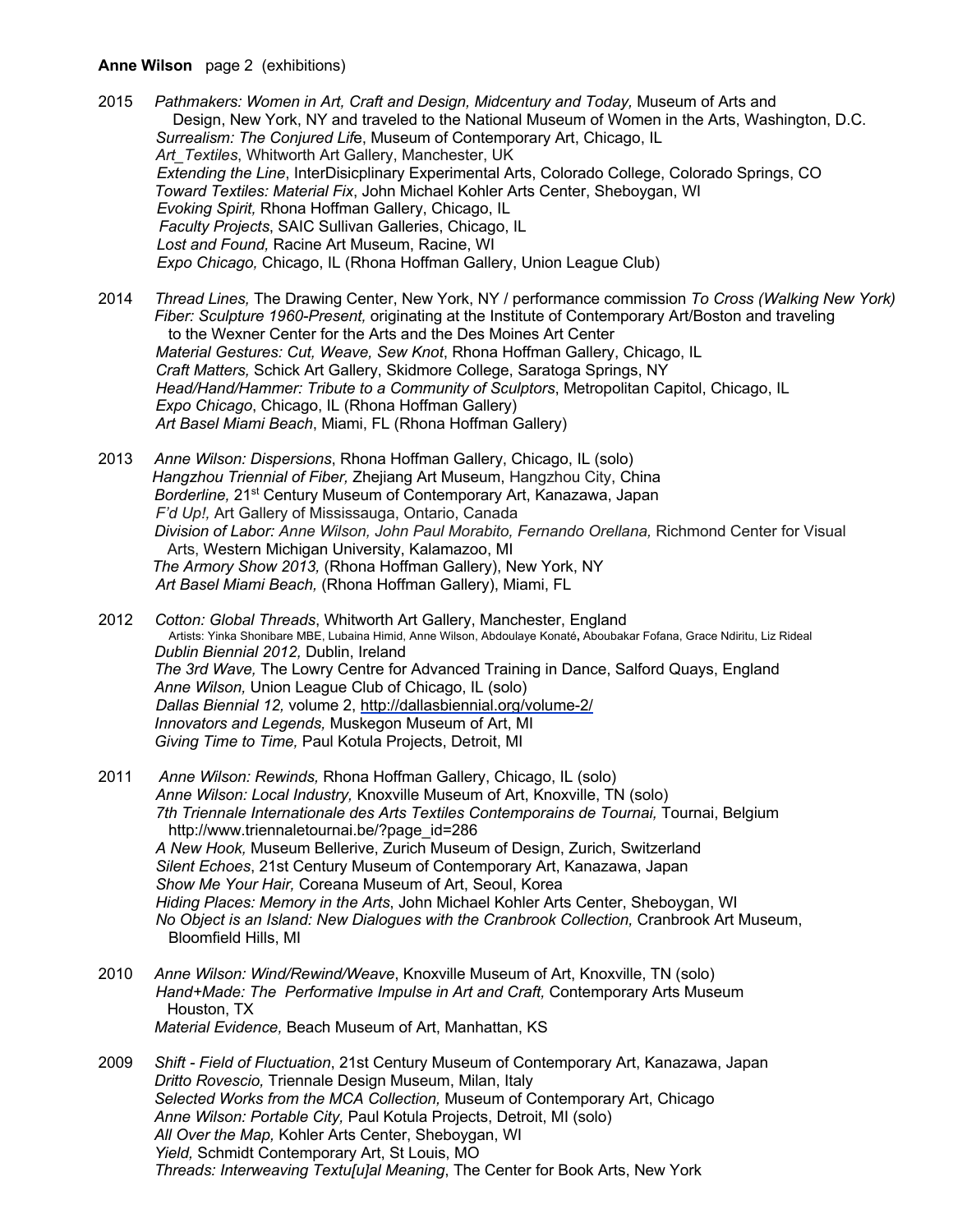#### **Anne Wilson** page 3 (exhibitions)

- 2008 *Anne Wilson: Portable City, Notations, Wind-Up,* Rhona Hoffman Gallery, Chicago (solo) *Anne Wilson: Errant Behaviors,* Bowdoin College Museum of Art, Brunswick, ME (solo) *Mess,* Denler Art Gallery, St. Paul, MN (Wilson/Decker collaboration) *Gestures of Resistance*, Gray Matters, Dallas *Micro/Macro*, Racine Art Museum, Racine, WI *Marking Time*, International Drawing Research Institute, University of New South Wales, Sydney, Australia
- 2007 *Out of the Ordinary*, Victoria & Albert Museum, London, UK *Radical Lace and Subversive Knitting,* Museum of Arts & Design, New York *Worst of all / Not to Die in Summer*, Nassauischer Kunstverein Wiesbaden, Germany *Connections: Experimental Design,* Ivan Dougherty Gallery, University of New South Wales, Sydney, Australia *Hot House,* Cranbrook Art Museum, Bloomfield Hills, MI *Hump,* Paul Kotula Projects, Detroit *Laced with History*, John Michael Kohler Arts Center, Sheboygan, WI
- 2006 *Takeover,* Hyde Park Art Center, Chicago (Anne Wilson/Shawn Decker collaboration) *Mess,* Denler Art Gallery, St. Paul, MN (Anne Wilson/Shawn Decker collaboration) *Material Difference*, Chicago Cultural Center, Chicago *The Armory Show,* New York (Rhona Hoffman Gallery) *Furniture as Metaphor: Contemporary Sculpture and the Poetics of Domesticity*, University of North Texas Art Gallery, Denton, TX  *Hair,* Lisa Sette Gallery, Scottsdale, AZ
- 2005 *Alternative Paradise,* 21st Century Museum of Contemporary Art, Kanazawa, Japan (commission) *Anne Wilson: Errant Behaviors,* Indiana University School of Fine Arts Gallery, Bloomington, IL (solo) *Pages,* I space, Chicago *Material Inquiry*, Macalester College Art Gallery, St. Paul, MN
- 2004 *Perspectives 140: Anne Wilson,* Contemporary Arts Museum, Houston (solo) *Anne Wilson: Errant Behaviors,* OmniArt project space in conjunction with Basel/Miami art fair (solo) *Anne Wilson: Errant Behaviors,* Project space at Art Chicago (solo) *Anne Wilson, Drawings and Stills,* Roy Boyd Gallery, Chicago (solo)  *Artadia: Berlin,* Momentum Gallery, Berlin, Germany *Perspectives@25: A Quarter Century of New Art in Houston*, Contemporary Arts Museum, Houston *Soft Edge,* Museum of Contemporary Art, Chicago *Think Small,* Illinois State Museum Chicago Gallery, Chicago (touring) *Fitter Happier: An exhibition concerning technology,* DePaul University Museum, Chicago
- 2003 *Anne Wilson: Unfoldings,* University Art Gallery, San Diego State University, San Diego (solo) *Anne Wilson, Colonies and Links,* Revolution Gallery, Detroit (solo) *100 Treasures of Cranbrook Art Museum,* Cranbrook Art Museum, Bloomfield Hills, MI *Chicago Artists in the New Millennium,* Union League Club of Chicago
- 2002 *Whitney Biennial,* Whitney Museum of American Art, New York *Anne Wilson: Unfoldings,* Bakalar Gallery, MassArt, Boston (solo) *Multiformity: Multiples from the MCA Collection,* Museum of Contemporary Art, Chicago *Reverence,* Art Gallery of Hamilton, Ontario, Canada *Small Works,* LongHouse Reserve, East Hampton, New York; traveled to MDS Gallery, Tokyo, Japan *Home/Works,* Betty Rymer Gallery, Chicago
- 2001 *Anne Wilson: Edges,* Revolution Gallery, Detroit (solo) *Anne Wilson: New Monotype Constructions,* Aurobora Press, San Francisco (solo) *Artadia Awards Show,* Gallery 312, Chicago *Obsession,* University of California San Diego, La Jolla, California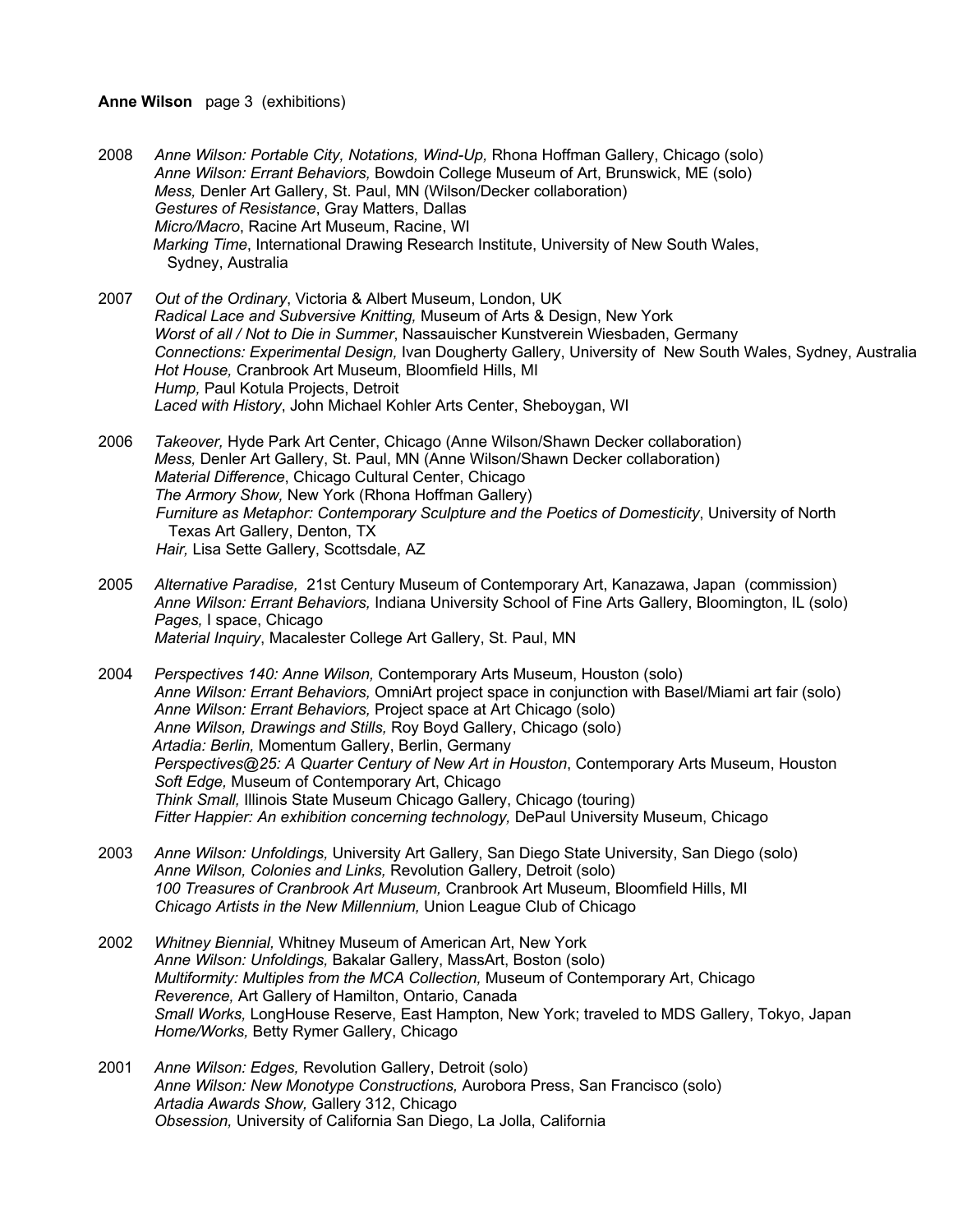#### **Anne Wilson** page 4 (exhibitions)

2000 A*nne Wilson: Anatomy of Wear,* Museum of Contemporary Art, Chicago (solo) *hairinquiry, archived responses,* Internet web site (http://www.artic.edu/~awilso/) *Out of Line: Drawings by Illinois Artists,* Chicago Cultural Center, Chicago *Remnants of Memory,* Asheville Museum of Art, North Carolina *Lepionka/Talbot/Tarkowski/Wilson,* Gallery 400, School of Art and Design, College of Architecture and the Arts, University of Illinois, Chicago *ZED.7: Public + Private* (Richmond, VA: Virginia Commonwealth University, The Center for Design Studies, pp. 116-121) *Told & Retold* print project, collaboration with A.B. Forster

- 1999 *Told and Retold,* collaboration with A.B. Forster, Textile Museum of Canada, Toronto *Textures of Memory: The Poetics of Cloth,* Angel Row Gallery, Nottingham, England (tour) *Stuff,* TBA Exhibition Space, Chicago
- 1998 *Anne Wilson: Voices,* Revolution Gallery, New York (solo) *Anne Wilson: Voices,* Revolution Gallery, Detroit (solo) *Memorable Histories and Historic Memories,* Bowdoin College Museum of Art, Brunswick, Maine *Graphic,* Monash University Gallery, Clayton, Australia *Touchware,* Siggraph 98, Orlando, Florida
- 1997 *Works on Paper: New Acquisitions,* Museum of Contemporary Art, Chicago *Art on the Edge of Fashion,* Arizona State University Art Museum, Tempe and Cranbrook Art Museum, Bloomfield Hills, Michigan *Labor Relations* 4-artist exhibition), Revolution Gallery, Detroit, MI
- 1996 *Art in Chicago 1945 - 1995,* Museum of Contemporary Art, Chicago *Anne Wilson: Mendings,* Roy Boyd Gallery, Chicago (solo) *an inquiry about hair,* Internet web site, Australian National University, Canberra School of Art, Canberra

1995 *Anne Wilson: Recent (hand)Work,* Illinois Wesleyan University, Bloomington, Illinois (solo) *Imperfect Sutures,* artist book collaboration with Sally Alatalo, Sara Ranchouse Publishing, Chicago *Fake Nature,* City Gallery at Chastain, Atlanta *Thread Bare,* Southeastern Center for Contemporary Art, Winston-Salem, North Carolina *Conceptual Textiles: Material Meanings,* John Michael Kohler Arts Center, Sheboygan, Wisconsin

- 1994 *Anne Wilson,* Roy Boyd Gallery, Chicago (solo) *Investigations into the Physical & Metaphorical Hole,* Gallery 2, Chicago *Conversations: Textiles About Textiles,* The Textile Museum, Washington, DC
- 1993 *Anne Wilson: Body into Culture,* Madison Museum of Contemporary Art, Madison, Wisconsin (solo)
- 1992 *Anne Wilson: The Furs (1985-1991),* Halsey Gallery, School of the Arts, College of Charleston, South Carolina (solo) *Hair,* John Michael Kohler Arts Center, Sheboygan, Wisconsin *Domestic Ontogeny,* Oliver Art Center, California College of the Arts, Oakland, California
- 1991 *Anne Wilson,* Roy Boyd Gallery, Chicago (solo) *New Ends,* Newhouse Center for Contemporary Art, Snug Harbor Cultural Center, Staten Island, New York
- 1989 *14th International Biennial of Tapestry,* Musee Cantonal des Beaux-Arts, Palais de Rumine, Lausanne, **Switzerland** *Gift, Bequest and Purchase - A Selection of Textile Acquisitions from 1982-1987,* The Art Institute of Chicago
- 1988 *Anne Wilson/Dann Nardi,* Chicago Cultural Center, Randolph Gallery, Chicago *6th International Triennale of Tapestry*, Central Museum of Textiles, Lodz, Poland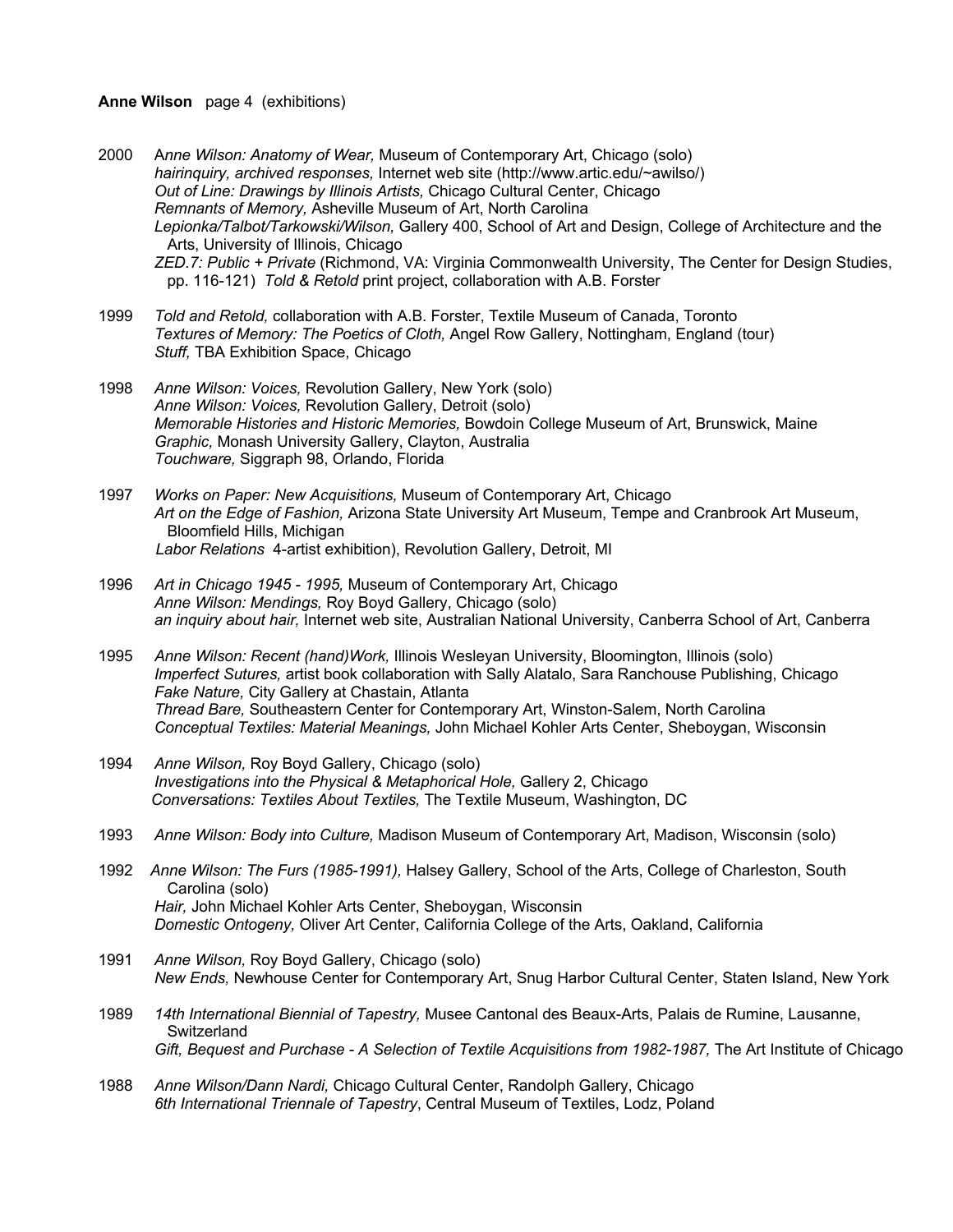## **WORK IN THE COLLECTIONS OF**

21st Century Museum of Contemporary Art, Kanazawa, Japan Victoria and Albert Museum, London Whitworth Art Gallery, Manchester, England Foundation Toms Pauli, Lausanne, Switzerland The Metropolitan Museum of Art, New York Museum of Arts and Design, New York The Art Institute of Chicago Museum of Contemporary Art, Chicago Union League Club of Chicago Des Moines Art Center, Des Moines, Iowa Museum of Fine Arts, Boston The M.H. De Young Memorial Museum, San Francisco The Detroit Institute of Arts Cranbrook Art Museum, Bloomfield Hills, Michigan Racine Art Museum, Racine, Wisconsin Knoxville Museum of Art, Knoxville, Tennessee Museum of Glass, International Center for Contemporary Art, Tacoma, Washington Corning Museum of Glass, Corning, New York Maxine and Stuart Frankel Foundation of Art, Bloomfield Hills, Michigan Cleve Carney Museum of Art Art, Glen Ellyn, Illinois Sonoma State University Art Collection, Rohnert Park, California Bank One, Chicago Fidelity Investments, Chicago LaSalle Bank, Chicago Progressive Art Collection, Cleveland The Illinois Collection of the State of Illinois Center, Chicago University of Illinois at Chicago Medical Center, Chicago Sandoz Crop Protection Corporation, Chicago The Smith, Hinchman, and Grylls Architects, Detroit California Polytechnic State University, San Louis Obispo, California Randall Fleming and Associates, Architects, Oakland, California LongHouse Reserve, East Hampton, New York Private collections internationally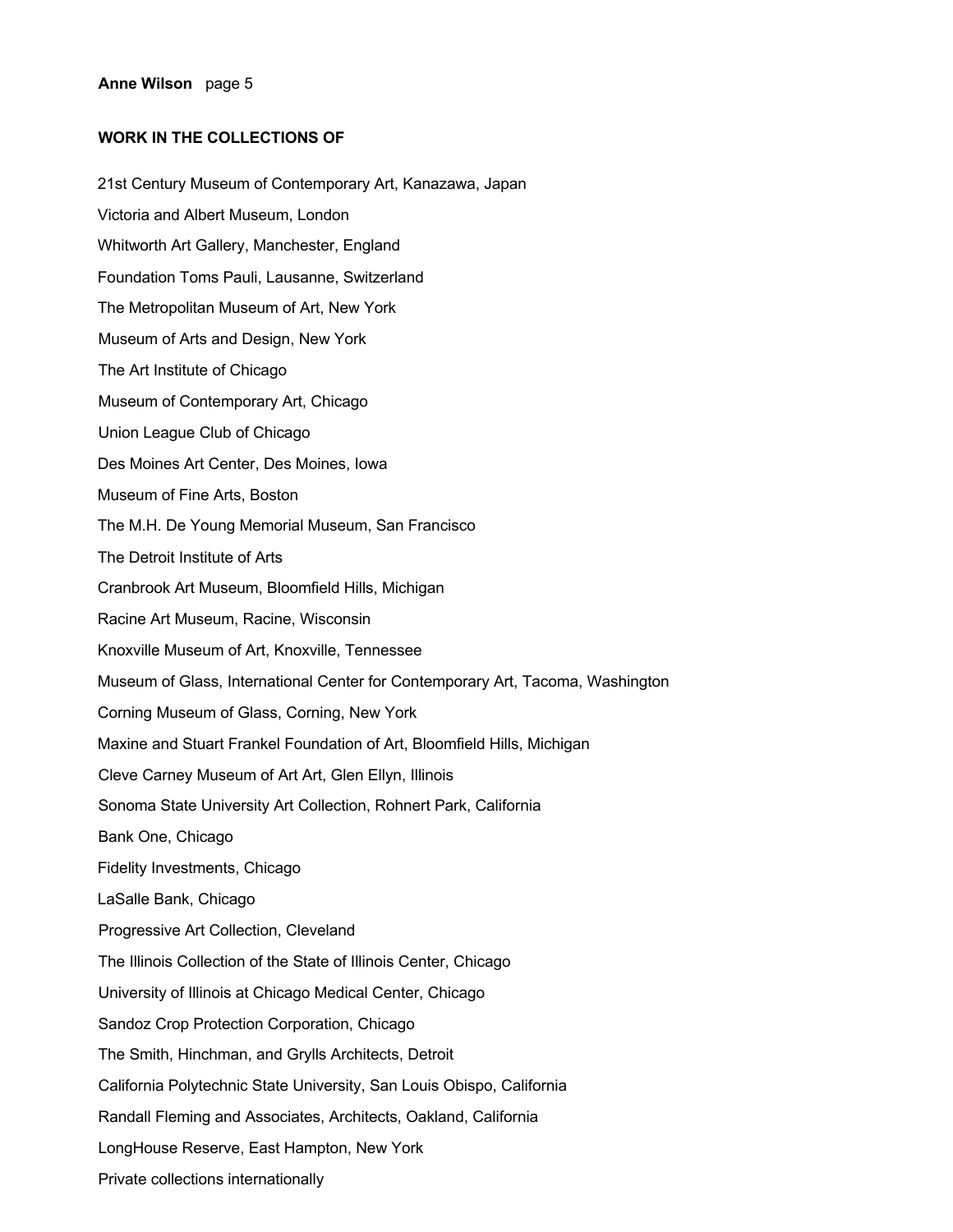#### **Anne Wilson** page 6

#### **SELECTED REVIEWS / PUBLICATIONS / INTERVIEWS / RESPONSES / EXHIBITION WALKTHROUGHS**

2021 Hemmings, Jessica. *TEXTILE: Cloth and Culture*. "Exhibition Review: Anne Wilson: If We Asked about the Sky," Rhona Hoffman Gallery, Taylor & Francis, published online: Feb 10, 2021. https://www.tandfonline.com/doi/full/10.1080/14759756.2020.1866426

 Art Institute of Chicago, HIGHLIGHTS: Contemporary Chicago Artists (published online February). https://www.artic.edu/highlights/29/contemporary-chicago-artists

 Johnson, Sophie Lucido (text) and Reigh, Greg Stephen (portrait). *SAIC magazine, Chicago Makes Us* / *The Legend: Anne Wilson*. https://www.saic.edu/magazine/spring21/chicago-makes-us (online March)

2020 Carsel, Casey (ed.). *If We Asked about the Sky and All That Was Formed from Earth,* Companion texts to *Anne Wilson: If We Asked about the Sky,* exhibition at Rhona Hoffman Gallery, Chicago Video documenting the work by artist Anne Wilson within her exhibition, *If We Asked about the Sky,* at Rhona Hoffman Gallery, Chicago, July 10 - August 15.

Videographer: Robert Chase Heishman. https://vimeo.com/440460619

 Social Distancing Studio Visits, Interview with Caroline Kipp (Curator of Contemporary Art at The George Washington University Museum & The Textile Museum, Washington, D.C. (May 21) https://www.annewilsonartist.com/about/interview-2020.html

 Blauvelt, Andrew. *With Eyes Opened: Cranbrook Academy of Art Since 1932*. Bloomfield Hills, MI: Cranbrook Art Museum, 2020, pp. 598-599.

2019 Porter, Jenelle, Phaidon Editors. *Vitamin T: Threads and Textiles in Contemporary Art.* London: Phaidon Press, pp. 14, 286-7.

 Phaidon Press interview "Talking Textiles with Anne Wilson." Online: https://www.phaidon.com/agenda/art/articles/2019/march/13/talking-textiles-with-anne-wilson/ Taylor, Sue. *Art in America*, June/July, "Chicago Confidential," pp. 53-56, photo p. 54.

 Ren Jie. *Soft Material: Flexibility in Contemporary Art*. Nanjing, China: Phoenix Publishing, pp. 165-168.

2018 Taft, Maggie and Cozzolino, Robert (eds.). *Art in Chicago.* Chicago: University of Chicago Press, pp. 247, 250, 269, 272, 291-96.

 Guttenberger, Anja, ed., *bauhaus-imaginista*: http://www.bauhaus-imaginista.org/editions/3/learning-from (online journal), photo.

 Snodgrass, Susan. *TEXTILE: Cloth and Culture*. "Exhibition Review: Anne Wilson: a hand well trained," Rhona Hoffman Gallery. Routledge, Taylor & Francis, September, Volume 16, Issue 3, pp. 334-338. Online http://www.tandfonline.com/eprint/tvQ8CqpuIAkZznYRSScI/full

 Editors. *NEWCITY,* Sept, "Art 50 2018: Chicago's Artists' Artists." https://art.newcity.com/2018/08/30/art-50-2018-chicagos-artists-artists/3/

2017 Cotton, Giselle Eberhard. *From Tapestry to Fiber Art: The Lausanne Biennials 1962-1995.* (Foundation Toms Pauli, Lausanne, Switzerland): Skira, pp. 118, 120.

 Houze, Rebecca. *Textile Society of America Newsletter*, Volume 29, Number 2, Fall. Exhibition review "Anne Wilson: a hand well trained," Rhona Hoffman Gallery, pp. 27-28.

 Kyprianidou, Efi (ed.). *Weaving Culture in Europe.* Athens: Nissos Publications, cover image, pp. 117, 145. Des Moines Art Center: *Ruptures* + Ballet Des Moines: "Burst" by Anne Wilson https://www.youtube.com/watch?v=v6oGWyEcBow (Performed by Ashton Plummer; choreographed

 by Serkan Usta; original score by Lindsay Keast; and videography by Ryan Morrison.) Ballet Des Moines and the Des Moines Art Center embarked on a collaboration of dance and visual art. The works featured in the exhibition are rife with emotions and physicality, qualities fundamental to dance. Four vignettes were performed in artist dialogue with the exhibition.

 Interview: *Coded Threads: Textile and Technology Symposium*, Western Washington University, **Bellingham**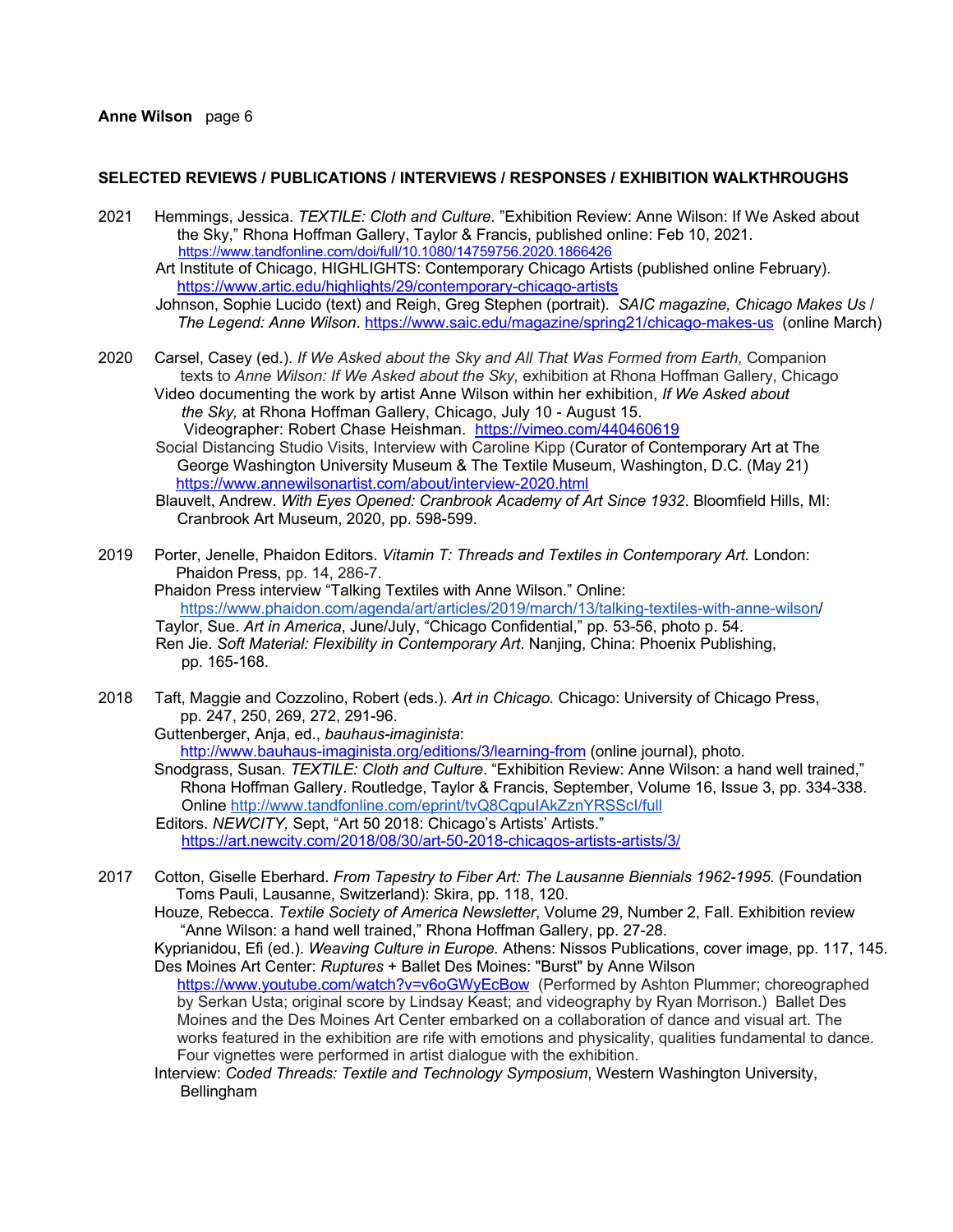- 2016 Editors. *NEWCITY,* Sept 16-30, "Art 50 2016: Chicago's Artists' Artists." http://art.newcity.com/2016/09/15/art-50-2016/
	- Adamson, Glenn and Bryan-Wilson, Julia. *Art in the Making: Artists and their Materials from the Studio to Crowdsourcing.* London: Thames & Hudson, back cover photo and pp. 218-220.
	- Snodgrass, Susan. *TEXTILE: Cloth and Culture*, "Exhibition Review: Thread Lines," The Drawing Center, NYC. Routledge, Taylor & Francis, Volume 14, Issue 3, Nov, pp. 394-403. Online: http://www.tandfonline.com/eprint/EkGUU8c5P3q27CShFS34/full

 Akimoto, Yuji (Director). *The Collection: 21st Century Museum of Contemporary Art, Kanazawa. Kanazawa*, Japan: 21st Century Museum of Contemporary Art, pp. 534-535.

Kaplan, Zoe. *Interior Design* (January). "Open to Possibility," photo p. 202.

 Dodion, Lotte. *Kanonnenvlees* (book cover image: Anne Wilson, *Dispersions no. 28*). Amsterdam/Antwerpen: Atlas Contact.

2015 Guzman, Alissa. *HYPERALLERGIC,* Sept 28. "The Great Divide: A Survey of Women in Art and Craft" (Museum of Arts and Design, NY)

http://hyperallergic.com/240234/the-great-divide-a-survey-of-women-in-art-and-craft/

- Peiffer, Prudence. *ARTFORUM,* Critics' Picks: "Pathmakers: Women in Art, Craft, and Design, Midcentury and Today," Museum of Arts and Design, New York.
- Harris, Jennifer (editor/curator), *Art\_Textiles,* (exhibit catalog, essay by Pennina Barnett, "Cloth, Memory and Loss"), The Whitworth, The University of Manchester, UK, pp.10, 24-31, 84-85.

 Ferris, Alison and Patterson, Karen. *Toward Textiles*. (exhibit catalog) Sheboygan, WI: John Michael Kohler Arts Center, cover image and p.5.

 Snodgrass, Susan. *Textile: Cloth and Culture*, 13:3, "Exhibition Review: Toward Textiles," pp. 306-313. Beckenstein, Joyce. *Surface Design Journal*, Spring, "Thread Lines," The Drawing Center, (review), p. 52.

 Brooks, Katherine. *Huffpost Arts & Culture*, "14 Artists Who've Changed The Way We Think About Design," June 25, http://m.huffpost.com/us/entry/7622938

 Vinebaum, Lisa. "Performing Globalization in the Textile Industry: Anne Wilson and Mandy Cano Villalobos," *The Handbook of Textile Culture* (anthology). Janis Jefferies, Diana Wood Conroy, and Hazel Clark, eds., London: Bloomsbury Academic, Chapter 11, pp, 169-185.

- 2014 Taft, Maggie. *ARTFORUM*, January, Vol. 52, No. 5., "Anne Wilson" at Rhona Hoffman Gallery, Chicago, (review), p. 217.
	- Ollman, Leah. *Art in America*, December, "Thread Lines" Drawing Center, (review), p. 149, photo. *TAC Magazine*, Issue 1, summer, Textile Arts Center, Brooklyn / New York, "Anne Wilson, Artist Interview." pp. 46-51.

Editors. *NEWCITY,* Sept 18, "Art 50 2014: Chicago's Artists' Artists." http://art.newcity.com/2014/09/18/art-50-2014-chicagos-artists-artists/2/

Martinez, Alanna. *New York Observer,* Sept 19, "Anne Wilson is using the Drawing Center as a Weaving Loom," (review).

http://observer.com/2014/09/anne-wilson-is-using-the-drawing-center-as-a-weaving-loom/

Rosenberg, Susan. *The New York Times, Art in Review,* Oct 16, "Thread Lines," (review), p. C29. http://www.nytimes.com/2014/10/17/arts/design/thread-lines.html

- Wu, Su. *T Magazine, The New York Times*, Sept 18, "A Group Exhibition Traces the Evolution of Fiber Art."
- Grabner, Michelle*. ARTFORUM,* September, Vol. 53, No. 1, "Previews: Fiber: Sculpture 1960- Present, ICA/Boston," p. 199.
- Heidenry, Rachel. *Public Walls*, Oct 20, "Project Highlight: Anne Wilson's *To Cross (Walking New York*
- Moxley, Alyssa. *NEWCITY*, Nov 24, "Review: Material Gestures: Cut, Weave, Sew Knot / Rhona Hoffman Gallery." http://art.newcity.com/2014/11/24/review-material-gestures-cut-weave-sewknotrhona-hoffman-gallery/ - more-18114
- Porter, Jenelle (ed.). *Fiber-Sculpture 1960-present*. (exhibit catalog) Boston: Institute of Contemporary Art/Boston; DelMonico Books.Prestel, pp. 52-53, 242-243, 252.
- Kleinberg Romanow, Joanna. *Thread Lines.* (exhibit catalog) New York: The Drawing Center, pp. 19-20, 72-73,77. http://issuu.com/drawingcenter/docs/drawingpapers118\_threadlines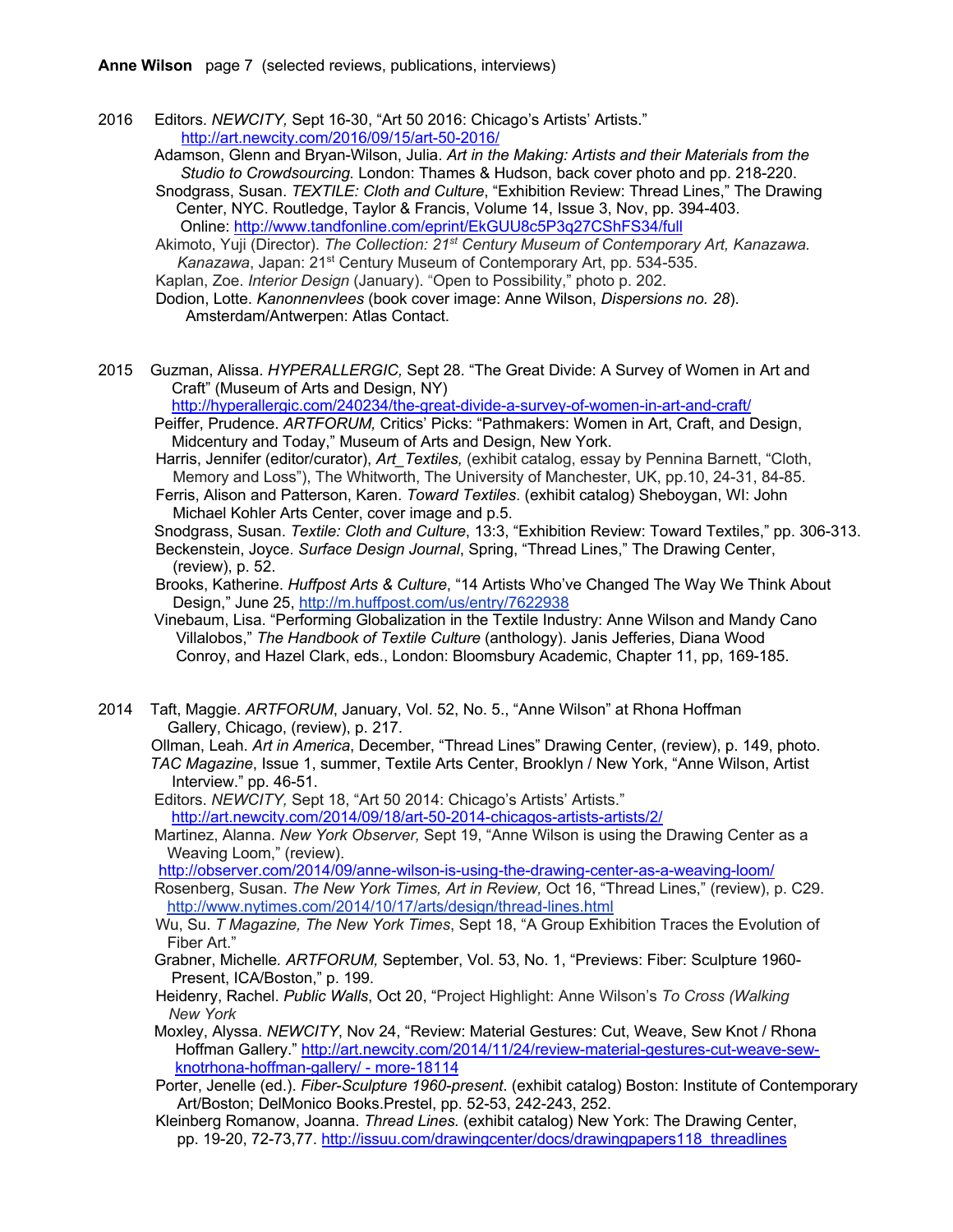**Anne Wilson** page 8 (selected reviews, publications, interviews)

2013 Jia, Xu. *Textile, The Journal of Cloth and Culture*, Volume 11, Issue 3, Nov, "Exhibition Review: Cotton: Global Threads," UK: Berg Publishers, pp. 335-340. Foumberg, Jason. *Chicago Magazine,* Nov 1, "Why Hardcore Craft is so Popular in Chicago."

 http://www.chicagomag.com/arts-culture/October-2013/Why-Hardcore-Craft-Is-So-Popular-In-Chicago/ Klein, Paul. *Huffington Post,* Oct 24 ,"Museum Quality Exhibits in 2 Galleries."

http://www.huffingtonpost.com/paul-klein/museum-quality-exhibits-i\_b\_4160585.html Ingold, Kate. Oct 31, "Mini-Review: Anne Wilson@Rhona Hoffman Gallery." http://www.kateingold.com/FlatFile/mini-review-anne-wilson-rhona-hoffman-gallery/ Seykora, Angie. *Shop Talk,* Volume 6, Edinboro University of Pennsylvania, "An Interview with Anne Wilson," pp. 26–35.

 *Building Partnerships with Impact*, "Research and the Arts" (transcript of a conversation between Anne Wilson, Rebecca Duclos, and Kathryn Schaffer), The Earl and Brenda Shapiro Center for Research and Collaboration, School of The Art Institute of Chicago, pp. 12-16.

2012 Smithsonian Institution, Archives of American Art Oral History Program. Interview conducted July 6-7; interviewer: Mija Riedel. https://www.aaa.si.edu/interviews/oral-history-interview-anne-wilson-16058 MFA Archive Project and Moth Press, Maine College of Art, Portland. Interview August (video

forthcoming)

Radon, Lisa. *American Craft,* Dec/Jan, "Craft as a Verb," pp. 70-72.

Stratton, Shannon. *Surface Design Journal*, Winter. "Anne Wilson: Labors Lost, Re-imagined," pp. 12–15. Seelig, Warren. *Surface Design Journal*, Winter. "On Innovation," pp. 6-11.

 Enstice, Wayne and Peters, Melody. *Drawing: Space, Form, and Expression.* USA: Pearson Education, Inc., pp. 368-370, photos and discussion of Anne Wilson's artwork entitled *Errant Behaviors*.

 JEN. *ArtHub,* June 21, "Dublin Biennial 2012," http://www.arthub.ie/blog/2012/06/21/dublin-biennial-2012/ Harper, Catherine, ed. *Textiles: Critical and Primary Sources*. England: Berg Publishing,

Volume 4 – Identity, "The Topology of Anne Wilson's Topologies" by Kathryn Hixson.

Hemmings, Jessica, ed. *The Textile Reader*. England: Berg Publishing, pp 61, 182.

Hemmings, Jessica. *Warp and Weft*. London, UK: Bloomsbury Publishing, cover image and pp. 127-131. Editors. "Art 50: Chicago's Artists' Artists," *Newcity Art,* Sept 19.

http://art.newcity.com/2012/09/19/art-50-chicagos-artists-artists/2/

2011 *Anne Wilson: Wind/Rewind/Weave* (exhibition catalog; essays by Glenn Adamson, Philis Alvic, Julia Bryan-Wilson, Laura Y. Liu, and Jenni Sorkin; Chris Molinski, curator). Knoxville, TN, and Chicago: Knoxville Museum of Art and WhiteWalls, Inc., distributed by The University of Chicago Press. http://www.press.uchicago.edu/ucp/books/book/distributed/A/bo13314562.html *Sculpture,* June, Ai Weiwei / Anne Wilson at the Knoxville Museum of Art, p. 13.

*Art21 blog,* by Caroline Picard, "Threading Infrastructure: An Interview with Anne Wilson," May 31, http://blog.art21.org/2011/05/31/center-field-threading-infrastructure-an-interview-with-anne-wilson Sirmans, Franklin (ed). *5 Cities 41 Artists Artadia 09/09*. New York: Artadia, pp 82-83.

 Fox, Laura. *NewCity Art*, Jan 27, "Review: Anne Wilson/Rhona Hoffman Gallery," p. 7, http://art.newcity.com/2011/01/24/review-anne-wilsonrhona-hoffman-gallery-2/

Germanos, Paul. *Chicago Critical,* Feb 5 (review). http://paulgermanos.blogspot.com/

 Ise, Claudine. *ARTFORUM,* Jan 14-Feb 19 (review). Anne Wilson at Rhona Hoffman Gallery, Yood, James*. Glass,* Summer, No 123, (review), p. 40.

 Cassidy, Victor M. *Sculptors at Work, Interviews About the Creative Process.* Jefferson, NC: McFarland, pp 95-104, Anne Wilson interview

 Juarez, Kristin. *Burnaway*, July 13 (review). "The Fringe: On Art Workers and the Aesthetics of Labor" http://www.burnaway.org/2011/07/the-fringe-on-art-workers-and-the-aesthetics-of-labor/

Hixson, Kathryn. TEXTILE, Volume 9, Issue 2, "Exhibition Review, Anne Wilson:

Wind/Rewind/Weave," UK: Berg Publishers, pp. 220-229.

Editors. *American Craft,* August/September, "70 Years of Making," p. 42.

 Buszek, Maria Elena. *Archives of American Art Journal,* Volume 50, No 3-4, Fall. "Labor is My Medium: Some Perspective(s) on Contemporary Craft" by pp. 66-75.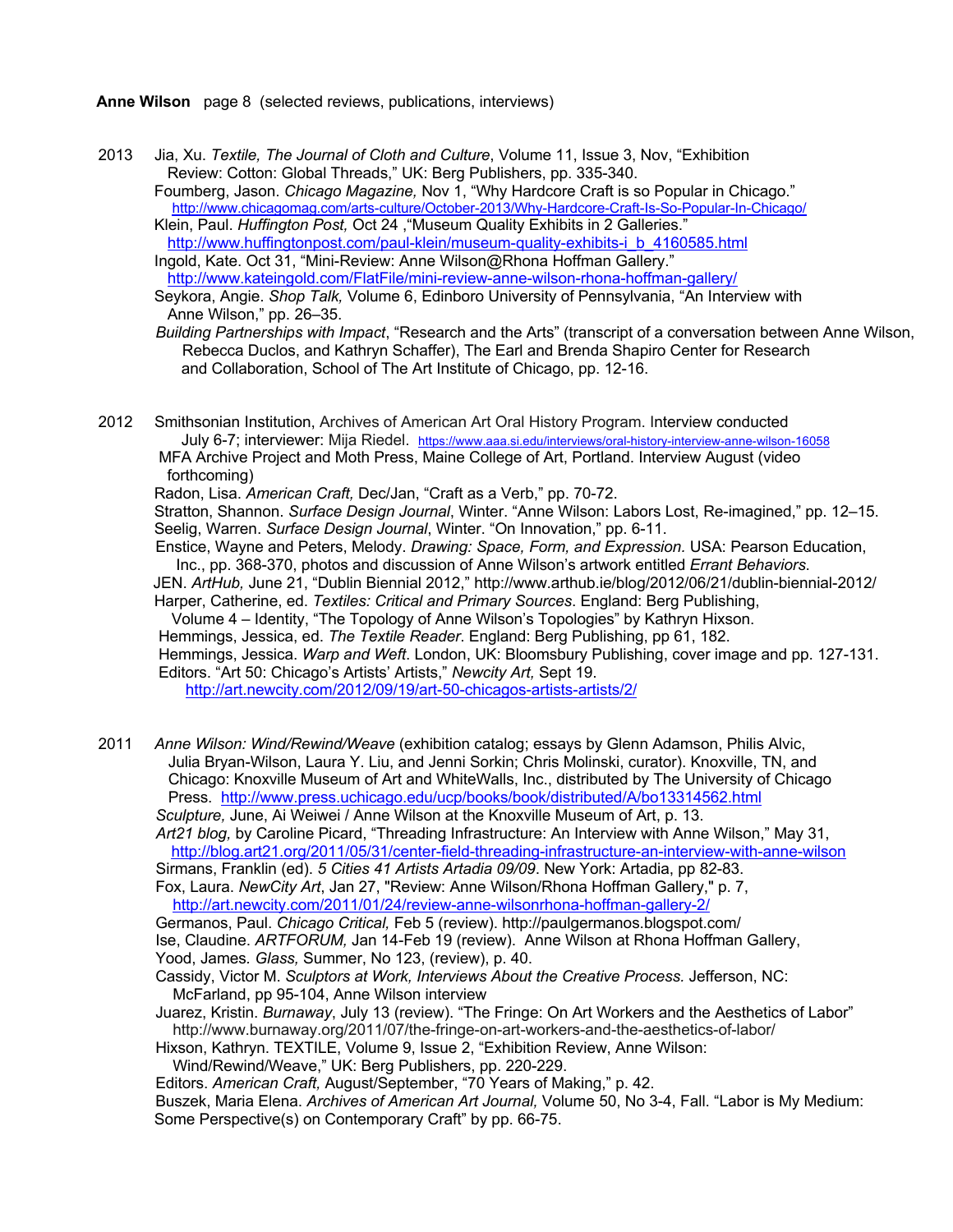**Anne Wilson** page 9 (selected reviews, publications, interviews)

2010 Cassel Oliver, Valerie. *Hand+Made: The Performative Impulse in Art and Craft*, (exhibition catalog), essays by curator Valerie Cassel Oliver, Glenn Adamson, Namita Gupta Wiggers, Houston, Texas: Contemporary Arts Museum Houston.

Mellard, Andrea. *Art Papers*, Nov/Dec, "Hand+Made" (review), pp. 40-41.

 Hess, Jean. *Metro Pulse*, Feb 18, Vol. 20 / No. 7, "Anne Wilson: Wind/Rewind/Weave" at the Knoxville Museum of Art, (review), p. 45.

 Koplos, Janet and Metcalf, Bruce (eds). *Makers,* Chapel Hill, NC: The University of North Carolina Press, pp. 427-428.

Adamson, Glenn. *V&A Museum blog*, Nov. 4, "Earning Their Stripes,"

http://www.vam.ac.uk/things-to-do/blogs/sketch-product/earning-their-stripes

2009 Hodges, Michael H. *The Detroit News*, Nov 19, Anne Wilson at Paul Kotula Projects (review). Craig, Gerry. *Surface Design Journal*, Winter, "Animated Rudeness: Anne Wilson's Errant Behaviors" (essay), pp. 42 - 45.

 Auther, Elissa. *String, Felt, Thread: The Hierarchy of Art and Craft in American Art.* Minneapolis, MN: University of Minnesota Press, pp. 163, 166.

 PORT, *Anne Wilson: A Portable Interview* with Alex Rauch, October 8 http://www.portlandart.net/archives/2009/10/ hi anne what i.html

Stevenson, Jeff. *Examiner.com*, June 13, "Anne Wilson: pins and needles and the textile language"

2008 Waxman, Lori. *ARTFORUM,* Jan 31, (review).

 Elms*,* Anthonoy E. *Art Papers,* May/June. "Anne Wilson" at Rhona Hoffman, Chicago, (review), pp. 55-56. Snodgrass, Susan. *Art in America,* October, (review), pp. 196-197.

 Episode 152: Anne Wilson (Bad at Sports podcast, interview with Duncan MacKenzie and Shannon Stratton), Chicago. http://badatsports.com/2008/episode-152-anne-wilson/

 Ullrich, Polly. *Sculpture Magazine,* May, Vol. 27, No. 4, "Anne Wilson: New Labor" (feature essay), pp. 38-43.

Camper, Fred. *Chicago Reader*, Feb 7, Vol. 37, No. 20, (review), p, 94.

. Artner, Alan. *Chicago Tribune*, Feb 1, Sec. In the Galleries, (review). Wilson at Rhona Hoffman, pp. 55-56.

 Hunter, Mat. *Chicago Artists' News* (Chicago Artists' Coalition), Volume XXXV, Number. 2, Feb, "Anne Wilson in London" (essay), p. 8.

Furnari, Rachel. *Newcity Chicago*, "Anne Wilson" at Rhona Hoffman (review).

Picard, Caroline. *Proximity,* Fall, Issue #2, (review), pp. 197-199.

Barnett, Pennina. "Stain," *Shame and Sexuality-Psychoanalysis and Visual Culture*, (Pajaczkowska and Ward, eds). New York: Routledge, pp. 203-215, Figure 11.4.

Klein, Paul. *Art Letter*, 1/25/08, discussion of Rhona Hoffman exhibition.

2007 Newell, Laurie Britton. *Out of the Ordinary,* (exhibition catalog), essays by Glenn Adamson, Tanya Harrod, "Organic Landscapes: Morphologies and Topologies in the Art of Anne Wilson" by Michael Batty, London: Victoria & Albert Museum, pp. 112-123.

*Time Out London,* Nov 7-13, "Out of the Ordinary: Spectacular Craft," p. 33.

 *The New York Times,* Jan 27, Photo p. B9, The Arts.

*(inside) Australian Design Review*, Issue 48, photo p. 39.

Harrod, Tanya. *Crafts*, Nov/Dec, "How to Cast Spells," pp. 20-27.

 Stafford, Barbara Maria. *Echo Objects, The Cognitive Work of Images,* Chicago & London: The University of Chicago Press, pp. 12 - 14 photos and discussion of *Feast.*

 Adamson, Glenn. *Textile, The Journal of Cloth & Culture,* Volume 5, Issue 2, Summer, UK: Berg Publishers, "The Fiber Game," pp.154 - 176.

Hemmings, Jessica. *Selvedge,* Issue 15, "Reeling in the Years" by, pp. 58-61.

Livingstone, Joan and Ploof, John (eds). *The Object of Labor: Art, Cloth, and Cultural Production,*

 Chicago and Cambridge: School of the Art Institute of Chicago and MIT Press, 2007, pp. 386, 387; artist project pp. 105-112.

 Yood, James. *American Craft,* June/July, "Material Difference: Soft Sculpture & Wall Works" pp. 36-41. MYARTSPACE>BLOG, Art Space Talk: Anne Wilson, interview with Brian Sherwin, Nov 10. Kunsthandverk, 2/06, nr 100, kr 75, "Anne Wilson: Microsom (one)" at the 21st Century Museum of Contemporary Art, Kanazawa, Japan, (review), p. 28.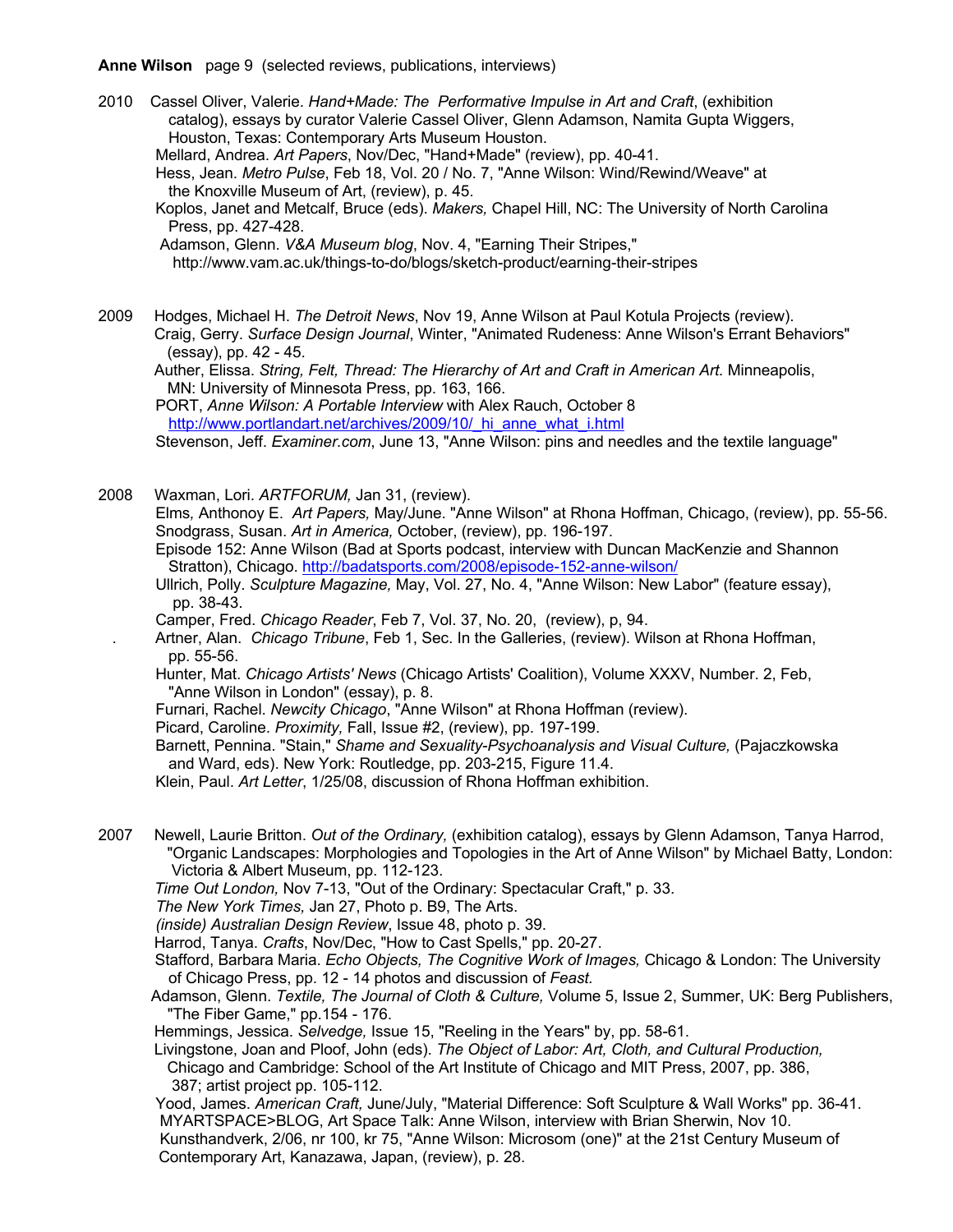**Anne Wilson** page 10 (selected reviews, publications, interviews)

2006 Richards, Elizabeth A. "Domestic Ritual in the Art of Anne Wilson," *Visualizing Rituals: Critical Analysis of Art and Ritual Practice*, ed. Julia Werts (Cambridge, UK: Cambridge Scholars Press), 76-82. Lurssen, Adian (ed). "From Errant Behaviors" (cover + artist project), *Practice: New Writing and Art,* Mill Valley, CA: Practice Press, pp.72-80. Artner, Alan. *Chicago Tribune,* May 5, "Takeover" at the Hyde Park Art Center, (review). Hawkins, Margaret. Chicago Sun Times, December, "Material Difference" at the Chicago Cultural Center, (review).

Lara, Alison Neumer. *Chicago Tribune,* Sept 6, "Sculptors shape a world of ideas," Sec 5. p. 4.

- 2005 Robertson, Jean. *Art US*, Issue 8, May/June (review), p.25. Klein, Paul. "Chicago's Top Ten Artists," *New York Times, Chicago Life* magazine, Oct 16. Jenkins, Bruce. "Errant Behaviors: Reanimating the Past," *Errant Behaviors, Anne Wilson*, (exhibition catalog with CD audio remix by Shawn Decker), Bloomington, IN: School of Fine Arts (SoFA) Gallery.
- 2004 Caniglia, Julie. "Preview, Winter 2004: 50 shows worldwide. Anne Wilson at CAM Houston," *ARTFORUM*, Jan, p.65. Cassidy, Victor. *Artnet*, 5.7.04 (review), http://www.artnet.com/ Farstad, Julie. *mouthtomouthmag.com,* Spring/Summer, Amy Honchell/Anne Wilson interview. Fahl, David. *Houston Press*, March 4, (review), p. 44. Cassel Oliver, Valerie. "Anne Wilson: Fragmented Territories," *Perspectives 140: Anne Wilson*, (exhibition catalog), Houston, Texas: Contemporary Arts Museum Houston. http://issuu.com/thecamh/docs/anne\_wilson
- 2003 Lloyd, Ann Wilson. *Art in America*, July, (review), pp.98-99 Pincus, Robert L. *San Diego Union-Tribune*, April 17, (review), pp. 45-46. Gaston, Diana. *Art New England*, April/May, (feature essay), pp. 16-17, 71.

2002 Rinder, Lawrence R. *Whitney Biennial 2002,* (exhibition catalog), New York: Whitney Museum of American Art, pp. 230-231. Hixson, Kathryn. "The Topology of Anne Wilson's Topologies;" Tung, Lisa. "Anne Wilson: Present Corpus;" Yapelli, Tina. "Over Time," *Anne Wilson: Unfoldings*, (exhibition catalog). Boston: Mass Art. Gordon, Hattie. "Anne Wilson's Feast," *Art Journal*, Fall, pp. 22-27. Princenthal, Nancy. *Art in America*, June, (review), pp. 48-53 Kastner, Jeffery. *Art Monthly* (London), May, (review), pp. 5-6. Stevens, Mark. *New York*, March 18, (review), pp. 55-56. Cotter, Holland. *The New York Times*, March 8, (review), pp. 33-35. Lopez, Ruth. *Chicago Tribune*, March 3, (essay), Sec. 7, p.8. Novak, Carol. New Art Examiner, January-February, (review), pp.81-82.

- 2001 Gordon, Hattie. "Feast" and Porges, Tim. "Postminimal and After." Foreword by Elizabeth A. T. Smith. *Portfolio Collection: Anne Wilson*, (monograph), Winchester, England: Telos Art Publishing. Ferris, Alison. "Forbidden Touch: Anne Wilson's Cloth," *Reinventing Textiles, Volume 2: Gender and Identity*, Winchester, England: Telos Art Publishing, pp. 39-47.
- 2000 Yood, James. *American Craft*, December 2000-January 2001, (review), pp.78-79. Sorkin, Jenni. "Stain: On Cloth, Stigma, and Shame," *Third Text*, 53, Winter, pp. 77-80. Sorkin, Jenni. *MAKE*, (London), September-November, (review), pp. 34-35. Hawkins, Margaret. *Chicago Sun Times*, July 28, (review), p. 45. Ullrich, Polly. *Sculpture*, March, (review), pp. 63-64. Currah, Mark. *Time Out*, (London), February 9-16, (review).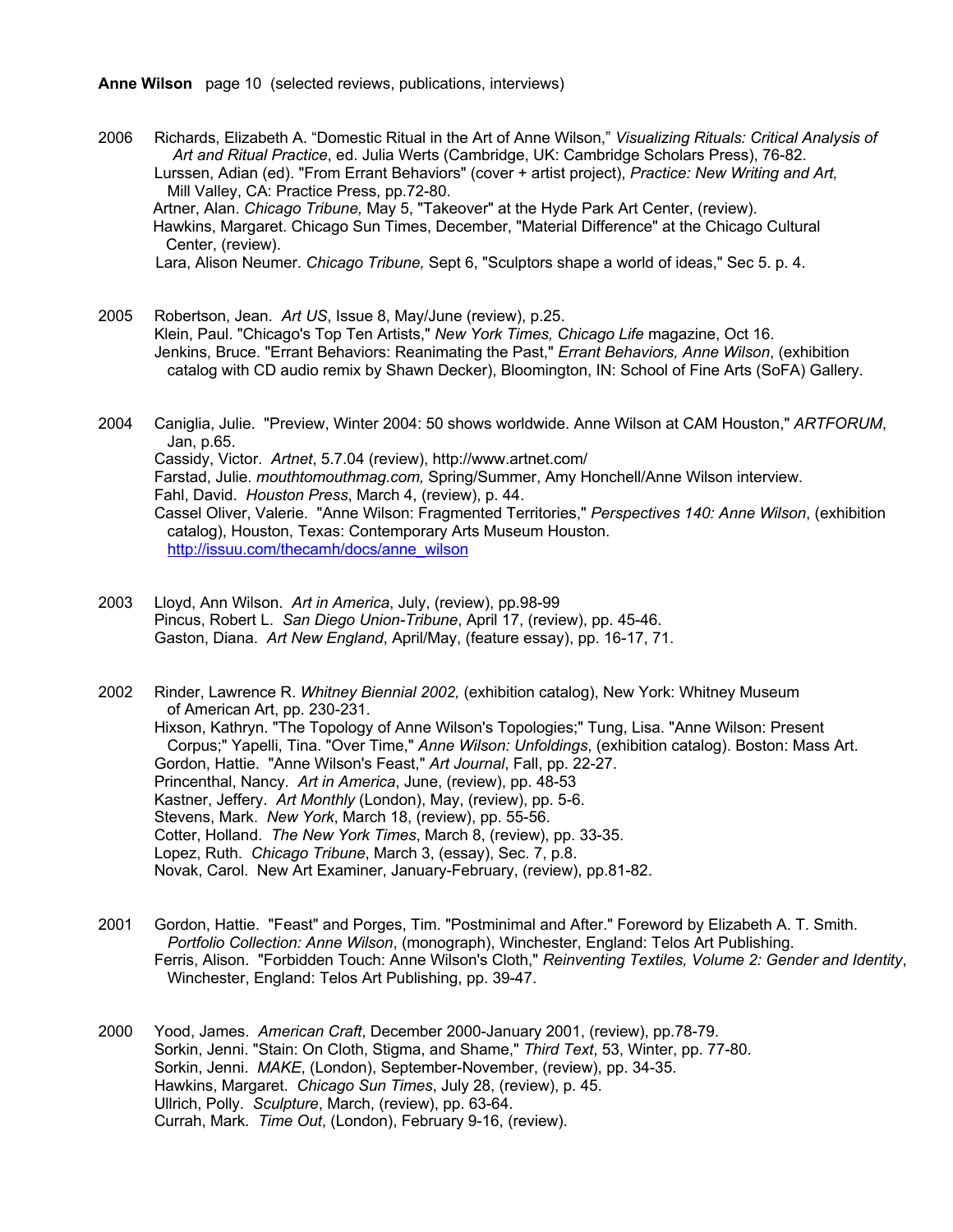**Anne Wilson** page 11 (selected reviews, publications, interviews)

1999 Heartney, Eleanor. *Art in America*, March, (review), p. 114-115. Fisher, Jennifer. "Hair Epiphanies," and Quinton, Sarah. "Narrative Strands." *Told and Retold*, (exhibition catalog), Toronto, Canada: The Museum for Textiles Contemporary Gallery. Craig, Gerry. *Fiberarts*, Summer, (review), p. 11. Gopnik, Blake. *The Globe and Mail*, Toronto, May 6, (review), p. C3.

1998 Kirshner, Judith. *Anne Wilson, Voices*, (exhibition catalog), Detroit and New York: Revolution Gallery. Drucker, Johanna and Ferris, Alison. *Memorable Histories and Historic Memories* (exhibition catalog), Brunswick, Maine: Bowdoin College Museum of Art. Ferris, Alison. *Conceptual Textiles, Material Meanings*, (exhibition catalog), Sheboygan, Wisconsin: John Michael Kohler Arts Center. Nawrocki, Dennis Alan. *New Art Examiner*, December-January, (review), p. 63.

- 1997 Wainwright, Lisa. "Found Objects in Art: Anne Wilson's taxonomy of memories," *Fiberarts*, September-October, pp. 46-50.
- 1996 Warren, Lynn. *Art in Chicago, 1945 - 1995*, (exhibition catalog), Chicago: Museum of Contemporary Art, p. 291, Text by Staci Boris.
- 1995 Princenthal, Nancy. *The Print Collector's Newsletter,* Vol. XXVI No.3, July-August, (review), p. 112. Hixson, Kathryn. "Anne Wilson - La Apariencia de la Identidad," *Arte Facto* (Spain), March, pp. 22-24.
- 1994 Palmer, Laurie*. New Art Examiner*, Summer, (review), p. 48. Yood, James. *ARTFORUM*, May, (review), pp. 105-106. Camper, Fred. *Chicago Reader*, March 18, (review), Section 1. McCracken, David. *Chicago Tribune*, March 11, (review), Section 7, p. 53.
- 1993 Hixson, Kathryn and Yapelli, Tina. *Anne Wilson: Body into Culture*, (exhibition catalog), Madison, Wisconsin: Madison Museum of Contemporary Art. Ferris, Alison. *Hair*, (exhibition catalog), Sheboygan, WI: John Michael Kohler Arts Center.
- 1992 Budoff, Nathan. *New Art Examiner*, February-March, (review), p. 39. Hixson, Kathryn. *Arts*, February, (review), p. 89.
- 1991 Taylor, Sue. *Art in America*, February, (review), p. 123.
- 1988 Spector, Buzz. "Anne Wilson: Urban Furs," *American Craft*, February-March, pp. 32-39.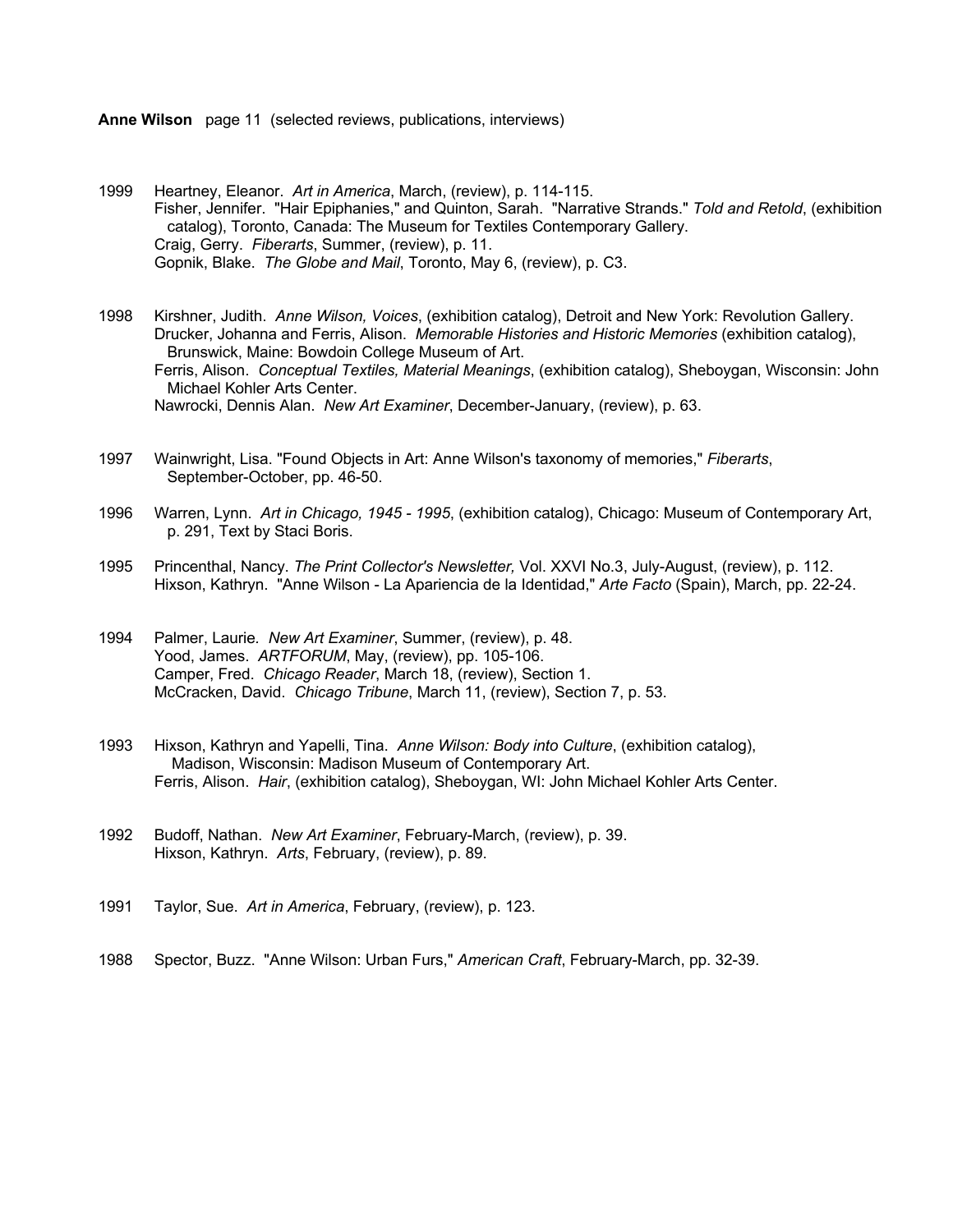## **SELECTED AWARDS / ACKNOWLEDGEMENTS / RESIDENCIES**

Renwick Alliance Distinguished Educators Award, Smithsonian American Art Museum: 2022 (presented May 2022, Washington, D.C.) https://www.jra.org/jracraftnews/announcing-the-2022-distinguished-educators

Awarded distinction of Fellow of the Textile Society of America: 2017 (presented at TSA bi-annual conference in Vancouver, Canada, fall 2018) https://textilesocietyofamerica.org/programs/fellows/

Class of 2017 Outstanding Faculty Member Award for Excellence in Teaching, School of the Art Institute of Chicago: Commencement 2017

Mitchell Enhancement Fund Award, School of the Art Institute of Chicago: 2016

United States Artists (USA) Distinguished Fellowship: 2015 http://www.unitedstatesartists.org/

 *Wilson/Livingstone Graduate Merit Scholarship*, Department of Fiber and Material Studies, School of the Art Institute of Chicago: established 2014 by Gail Hodges, Chair FMS Council

 National Association of Schools of Art and Design (NASAD) Citation in recognition of distinguished contributions to the visual arts: 2012 https://nasad.arts-accredit.org/directory-lists/citation-recipients/

Cranbrook Academy of Art, Distinguished Alumni Award: Commencement 2012

Union League Club of Chicago, Distinguished Artist Program award: 2012

Richard H. Driehaus Foundation, Artist Fund Grant: 2010

Richard H. Driehaus Foundation, Individual Artist Award: 2008

Herb Alpert Foundation/Ucross Foundation, Alpert/Ucross Residency Prize: 2007

Museum of Glass, International Center for Contemporary Art, Tacoma, WA (residency): 2006

Rochester Institute of Technology, Rochester, NY (residency): 2006

Pilchuck Glass School, Stanwood, WA (residency): 2005

Aurobora Press, San Francisco, CA (residency): 2001

Artadia, The Fund for Art and Dialogue, Individual Artist Grant: 2001

Illinois Arts Council, Artists Fellowship Awards: 2001, 99, 93, 87, 84, 83

American Craft Council, College of Fellows award: 2000

Australian National University, Canberra School of Art, Canberra, Australia (residency): 1996

University of Wollongong, Creative Arts, Wollongong, Australia (residency): 1996

Chicago Artists International Program Grant: 1996

Louis Comfort Tiffany Foundation Award: 1989

Chicago Artists Abroad Grants: 1989, 88

National Endowment for the Arts, Visual Arts Fellowships: 1988, 82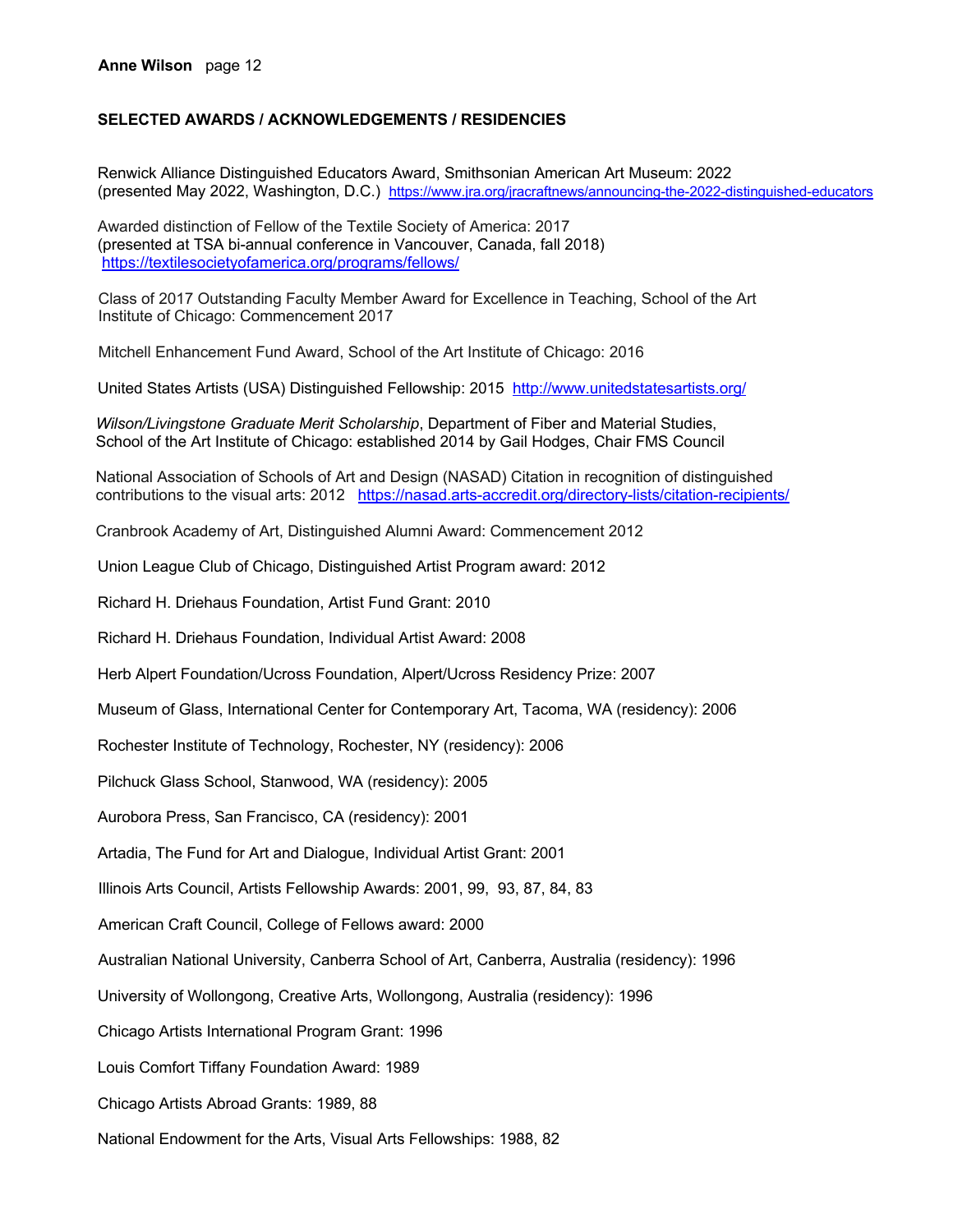## **SELECTED LECTURES (2005 - present)**

- 2021 Newport Art Museum, Newport, RI. Artist talk: Nneka Kai and Anne Wilson with senior curator Francine Weiss in conjunction with "Hair Stories" exhibition, virtual on zoom Sept 14: https://vimeo.com/616083694 George Washington University Museum and The Textile Museum, Washington, DC, in partnership with the Textile Society of America, "Contemporary Voices: Anne Wilson" https://vimeo.com/508445033
- 2020 Crawford College of Art & Design, Cork, Ireland<br>2018 Cleveland Institute of Art. Cleveland. OH
- Cleveland Institute of Art, Cleveland, OH
- 2016 Northern Illinois University, School of Art and Design, DeKalb, IL United States Artists Assembly, USA Fellows Presentation, Miami, FL Union League Club, "Lecture in American Art," Chicago, IL
- 2015 Royal College of Art, London, UK Wexner Center for the Arts, Columbus, OH (with Josh Faught) Indiana University, Bloomington, IN (McKinney Visiting Artist Lecture Series) Colorado College, Colorado Springs, CO Ontario College of Arts and Design, Toronto, Ontario, Canada Sheridan College, Oakville, Ontario, Canada (lecture/roundtable) University of Wyoming, Laramie, WY (lecture/workshop)
- 2014 Massachusetts College of Art and Design, Boston, MA Textile Arts Center, Brooklyn, NY Textile Study Group of New York, New York, NY
- 2013 University of Massachusetts Dartmouth, MA Eastern Michigan University, Ypsilanti, MI
- 2012 Maine College of Art, Portland, ME Florida International University, Miami, FL
- 2011 Manchester Metropolitan University, England Virginia Commonwealth University, Richmond, VA Cranbrook Academy of Art, Bloomfield Hills, MI Northwestern University, Evanston, IL, Visiting Artist in the Department of Art Theory and Practice The Art Institute of Chicago, the Textile Society of the Department of Textiles
- 2010 University of Tennessee, Knoxville Knoxville Museum of Art, TN School of the Art Institute of Chicago, Performance Department
- 2009 California College of the Arts, San Francisco Reed College, Portland Bergen National Academy of Arts, Norway Michigan State University, East Lansing, MI
- 2008 Bowdoin College Museum of Art, Brunswick, ME Oxbow School, Napa, CA San Francisco State University, Art Department, San Francisco Indiana State Museum/Herron School of Art & Design, Indianapolis Savannah College of Art and Design, Atlanta campus University of Illinois, Chicago (Voices lecture series)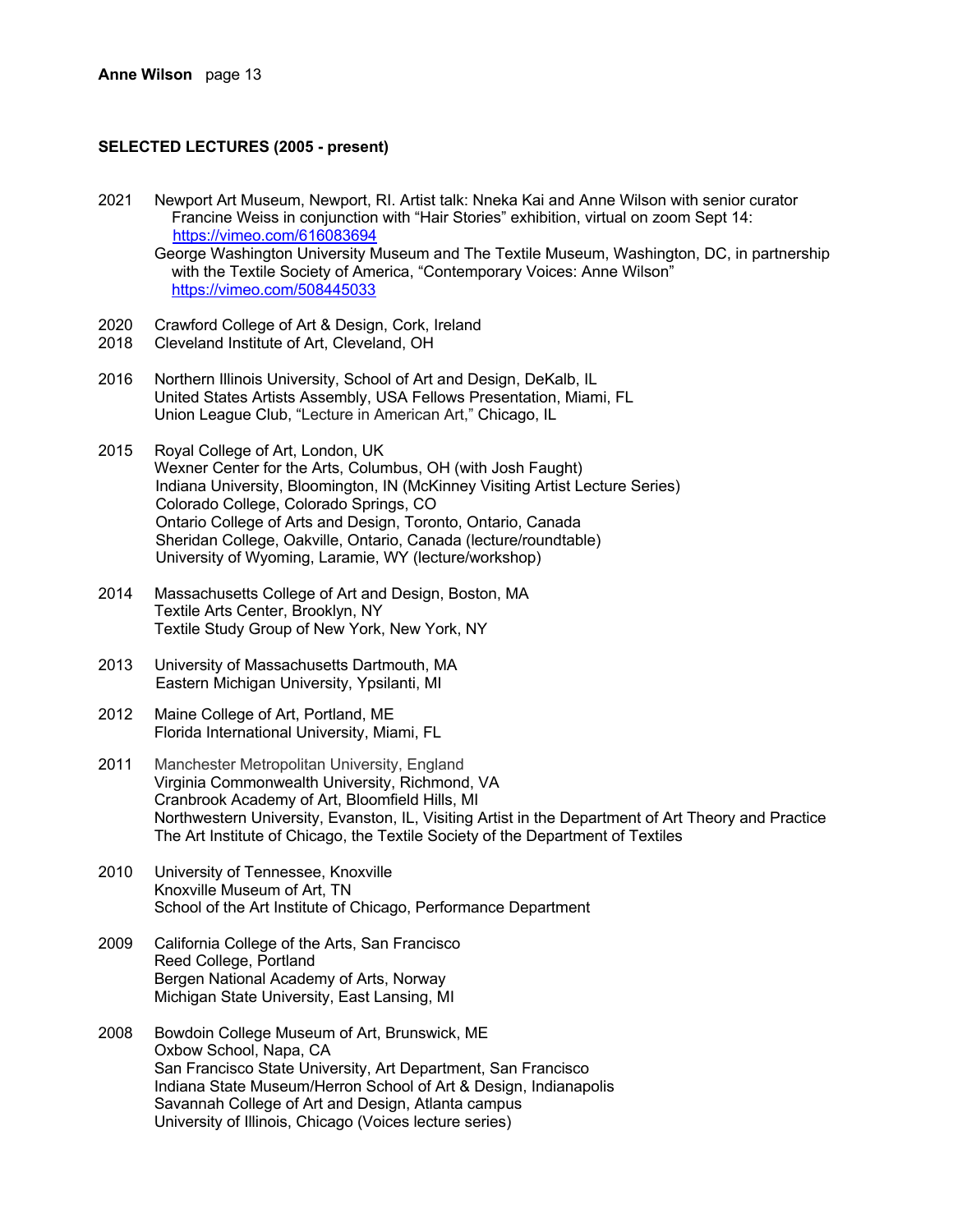- 2007 Constance Howard Resource and Research Centre, Goldsmiths College, University of London, UK University of Arizona, School of Art, Tucson University of Michigan, School of Art + Design, Ann Arbor, MI (Penny W. Stamps Distinguished Lecturer)
- 2006 Southern Methodist University, Art Department, Dallas University of Delaware, Department of Fine Arts and Visual Communications, Newark, DE Rochester Institute of Technology, Rochester, NY
- 2005 21st Century Museum of Contemporary Art, Kanazawa, Japan University of Colorado, Visual and Performing Arts Dept, Colorado Springs, CO University of Oregon, School of Architecture and Allied Arts, Eugene, OR Indiana University, School of Fine Arts, Bloomington, IN (lecture/panel with Shawn Decker)

## **SELECTED PROFESSIONAL EXPERIENCE (2001 - present)**

- 2022 Symposium speaker, Educators Forum, Smithsonian American Art Museum, Washington, D.C.
- 2020 Symposium speaker, hosted by Academy of Arts & Design, Tshinghua University, Beijing and School of Art, The University of the Arts, Philadelphia in conjunction with virtual exhibition *China and USA Technology and Innovation in Fiber Art* Panelist, MAKE 2020 symposium: Art & Labour, Crawford College of Art & Design, Cork, Ireland
- 2018 Member, Board of Directors, Hyde Park Art Center, Chicago
- 2018 Panelist, "Art in Chicago" book launch (Maggie Taft, moderator, with book contributors Nick Cave, John Corbett, and Anne Wilson), Chicago Cultural Center Panelist, Curatorial Presentation and Artist Discussion about *FRONT International: Cleveland Triennial for Contemporary Art,* (Curator Michelle Grabner with John Riepenhoff, Jennifer Reeder, Tony Tasset, Anne Wilson, and Nate Young), Graham Foundation, Chicago
- 2017 Mentor of Pougialis Scholarship awardee, Columbia College Chicago, Department of Art and Art History
- 2016 Author, Preface, *The Handbook of Textile Culture* (anthology). Janis Jefferies, Diana Wood Conroy, and Hazel Clark, eds., London: Bloomsbury Academic
- 2015 Visiting Research Fellow, Goldsmiths, University of London Author, "Foreword: Sloppy Craft - Origins of a Term," *Sloppy Craft: Post-Disciplinarity and the Crafts* (anthology). Elaine Cheasley Paterson and Susan Surette, eds., London: Bloomsbury Academic, pp. xxiv - xxvii Panelist, in conjunction with *Toward Textiles*, John Michael Kohler Arts Center, Sheboygan, WI Presenter, "Research," MFAEN Symposium, hosted by the Fiber and Material Studies Department, School of the Art Institute of Chicago
- 2014 Panelist, College Art Association (Panel: "The Decorative Impulse and the New Aesthetic Democracy," chaired by Fo Wilson and Yevgeniya Kaganovich / Wilson paper: "Rethinking Damask: Pattern, Propriety, and Subversion"
- 2012 Visiting Artist, Maine College of Art, Portland, ME (1-week summer intensive, graduate program)
- 2011 Discussant, College Art Association panel "Textiles and Social Sculpture," NY Participant, "Cut on the Bias: Textiles, Collaboration, and Pedagogy," Concordia University, Montreal
- 2010 Co-presenter with Kathryn Hixson, conference "Communicating Forms: Aesthetics, Relationality, Collaboration," The University of Chicago, Departments of English Language & Literature and Art History Speaker, conference "The Hand," Haystack School, Deer Isle, Maine